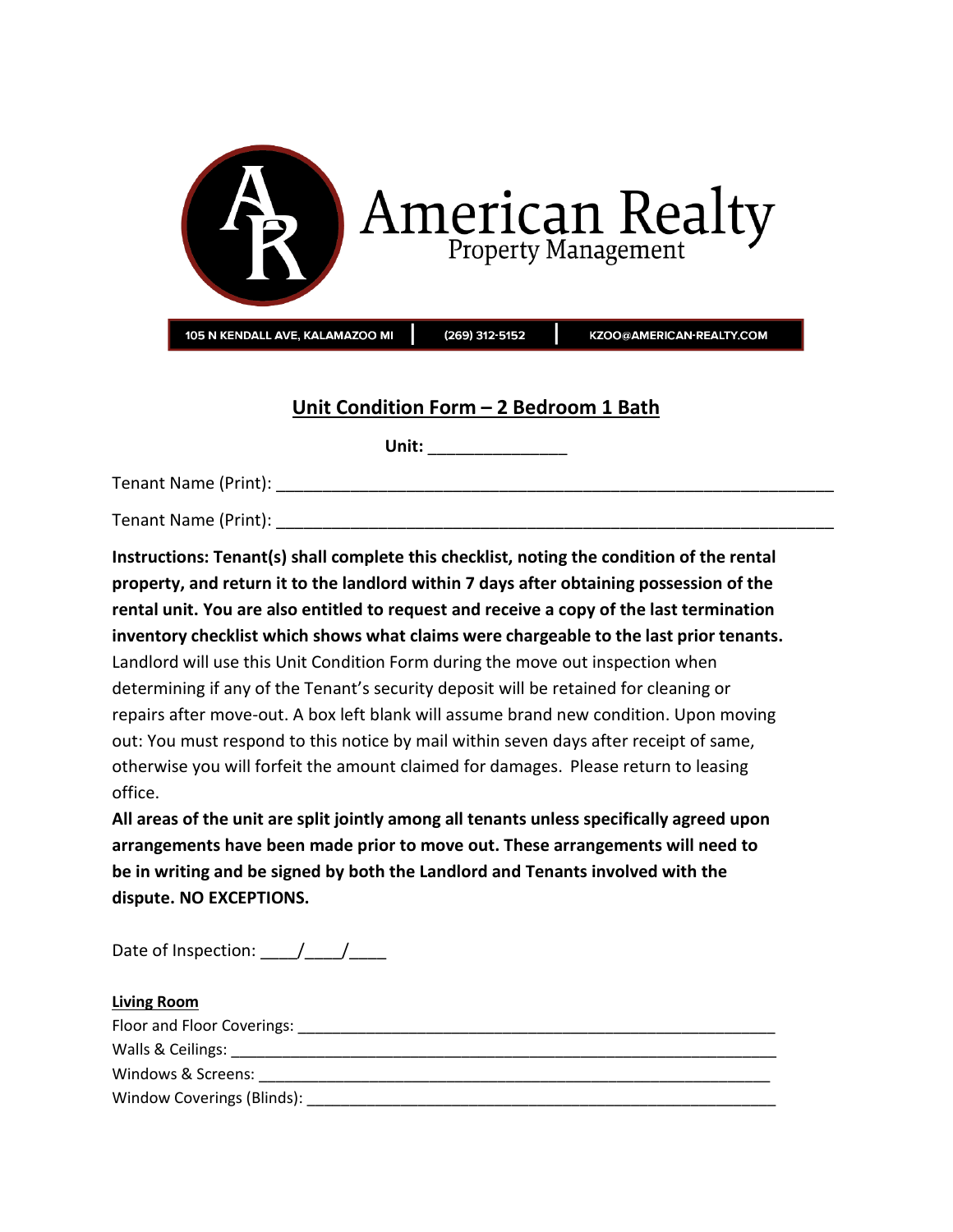| Door & Lock: |  |
|--------------|--|
| Other:       |  |

## **Kitchen**

| Other: |  |
|--------|--|

## **Bathroom**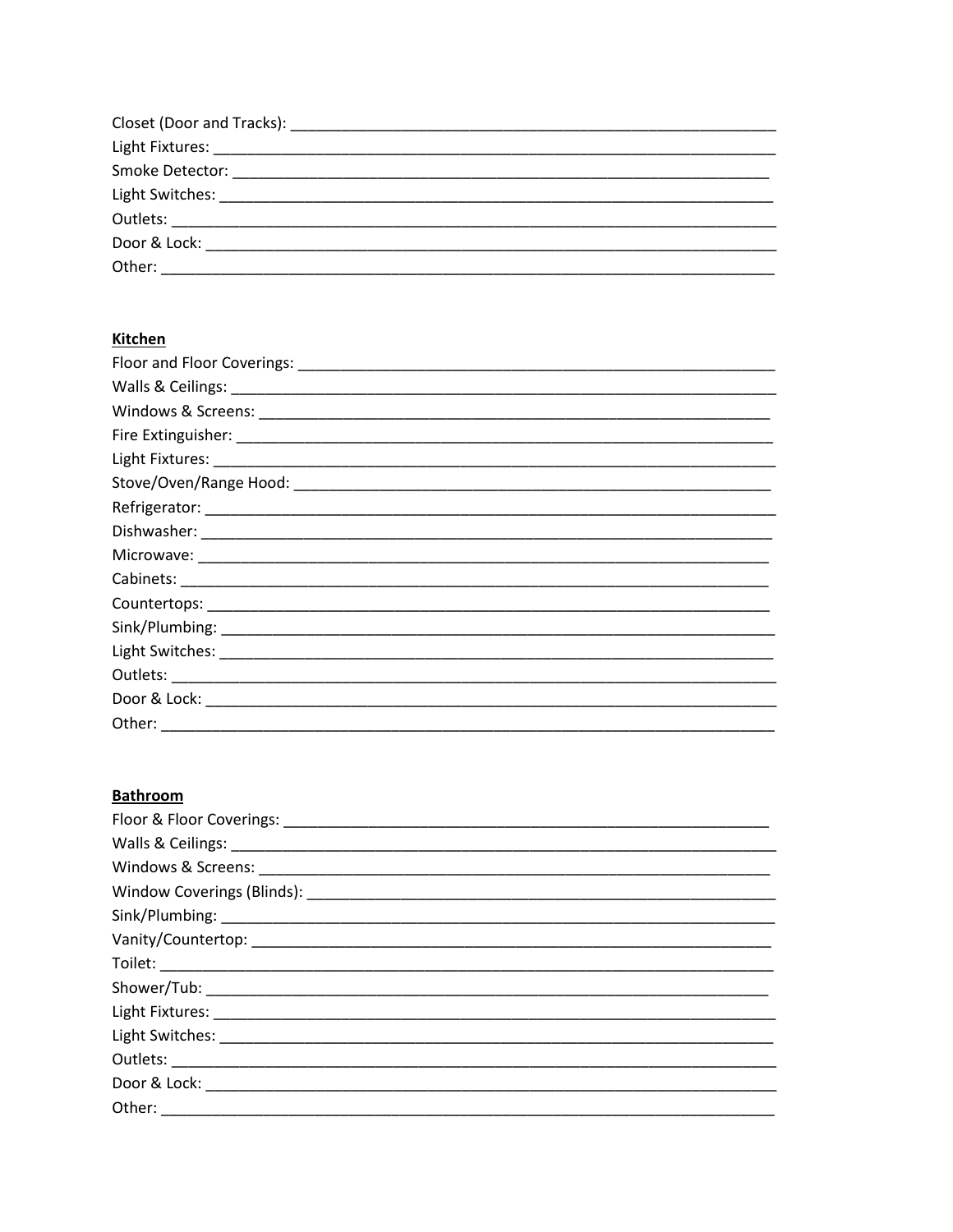#### **Bedroom One**

### **Bedroom Two**

| Other: |
|--------|

#### **Miscellaneous**